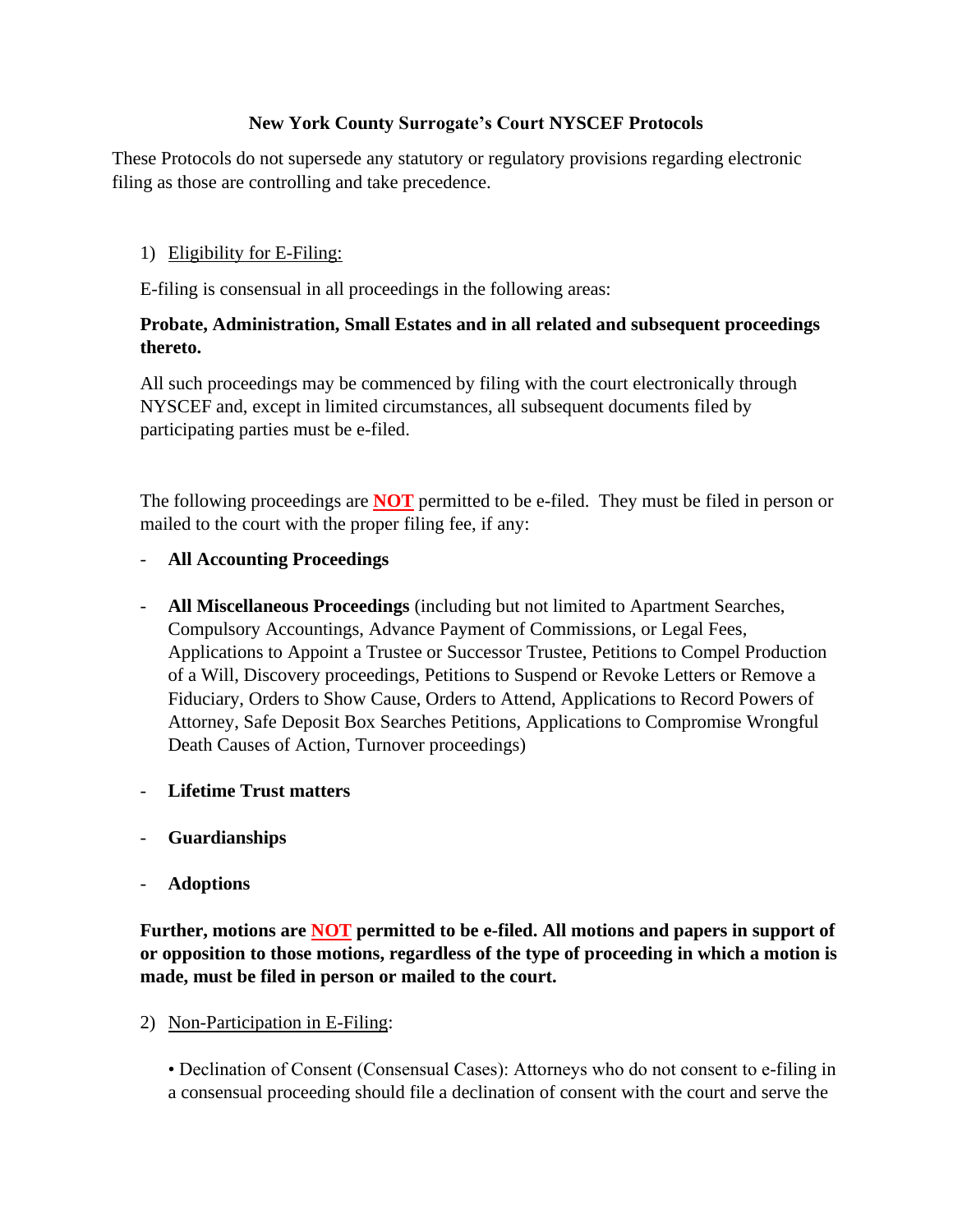declination on all parties. Non-participating attorneys in a consensual proceeding must attach a Notice of Hard Copy Submission – E-Filed Proceeding (see NYSCEF forms page [Document Delivery Home \(state.ny.us\)\)](https://iappscontent.courts.state.ny.us/NYSCEF/live/edds.htm)

Unrepresented litigants in a consensual proceeding are not required to decline consent or to attach the Notice of Hard Copy Submission – E-Filed Proceeding to any of their hard copy filings.

### 3) E-Filing Documents in the New York County Surrogate's Court:

Prior to entering any information into an initial filing, an inquiry on the decedent's last name, using the first initial, to see if a file is already open should be run. Due to the numbering system in Surrogate's Court, an inquiry based on the file number alone may not produce accurate results. Please do NOT call the court to determine if a proceeding was already filed. In addition, you must ascertain whether there may be another Will for the decedent on file with the court. To make an appointment to visit the court's records room or to order record searches, please call (646) 386-5090.

Any error in the initial entry of case information can significantly delay the proceeding. The Court will only accept filings for decedents who resided in New York County (or with property or causes of action in New York County) unless it is an Ancillary petition and the decedent had property in New York County.

The case name must be entered as follows:

- Initial entry must be identical to the signature on the Will
- If the name on the death certificate is different, add as an "AKA"
- If the name on the Will does not match the signature, add as an "AKA"
- Add any other AKA that may appear on the decedent's assets

• The Request for Surrogate's Court Action is not a required filing. Do not include.

• Death Certificates: In addition to e-filing the death certificate, a certified copy must be mailed to the court within two (2) business days of e-filing.

• Wills: The original Will is required to be scanned by the filer; the Will must not be unstapled. Scan the original Will, but DO NOT UNSTAPLE it. Mail to the court the original paper Will within two (2) business days of e-filing.

• Citations: Submit a proposed citation electronically through NYSCEF. The court will complete the citation and upload the completed version to NYSCEF as quickly as possible. If your proposed citation requires amendment, you will be notified.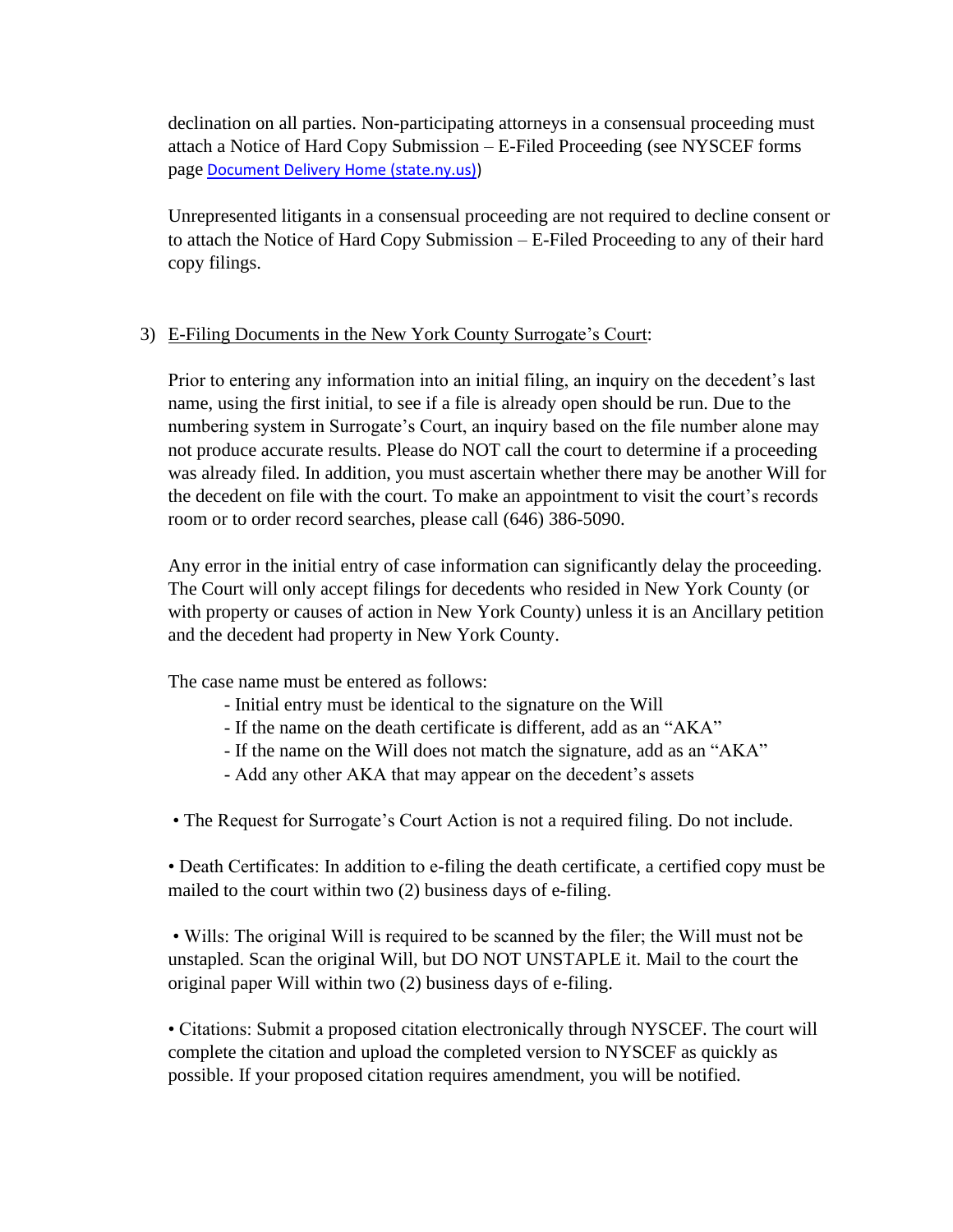• Decrees and Orders: E-file proposed decrees and orders through NYSCEF. Once the decree or order is signed, the court will upload the signed version to NYSCEF and notify all consenting parties that the decree or order has been signed and posted. Users who have requested a certified copy of the decree or order and have paid the appropriate fee will receive the certified copy.

• Oversized Exhibits: If an exhibit or attachment is unsuited for electronic filing (e.g., a large map, large family tree), it shall be submitted to the court and served on the other parties in hard copy. Attach a Notice of Hard Copy Submission – E-Filed Proceeding. In addition, a Notice of Hard Copy Exhibit must be completed and electronically filed. (See Forms page on the NYSCEF site https://iappscontent.courts.state.ny.us/NYSCEF/live/forms.htm.)

4) Payment: This court accepts payment of fees required by the SCPA by credit card payments made via NYSCEF, attorney or bank checks mailed to the court, money orders or by payments made at the court (cash, credit and debit cards.) There is an additional administrative fee for using a credit or debit card. Fees are calculated in accordance with SCPA § 2402 based on the documents filed with NYSCEF and the representation regarding the value of the estate. Review by the court may result in a modification of the fees initially anticipated or charged. In the event of any such modification, the court will contact the filing user by e-mail with the proper amount and request an additional fee, if applicable. This court will not allow the filing of additional documents by the filer if the filer owes an outstanding fee in that proceeding.

If choosing to pay at the court, be aware that documents are not "filed" until payment is received. The court cannot process the filing until payment is received in full.

- 5) Notifications: Notification of defective filings will be sent out by e-mail or by telephone, depending on the circumstances.
- 6) Signatures: Documents requiring signatures shall be signed under the circumstances outlined in Uniform Rule §207.4-a(f). When e-filing a document bearing an actual signature, the e-filer is responsible for maintaining the original, executed document pursuant to Uniform Rule 207.4-a(f)(2).
- 7) Decrees, Orders, and Written Decisions: Decrees, Orders, and Written Decisions will be issued electronically or signed in hard copy by the Surrogate and forwarded to the Clerk for filing and scanning into the NYSCEF system. Under either scenario, NYSCEF will then transmit notification to all parties. However, the notification does not constitute service of notice of filing upon any party (see, Uniform Rule § 207.4-a[h]). Court issued Letters and Certificates of Appointment will be mailed in hard copy to the filer via a selfaddressed, stamped envelope provided by the party requesting such documents.